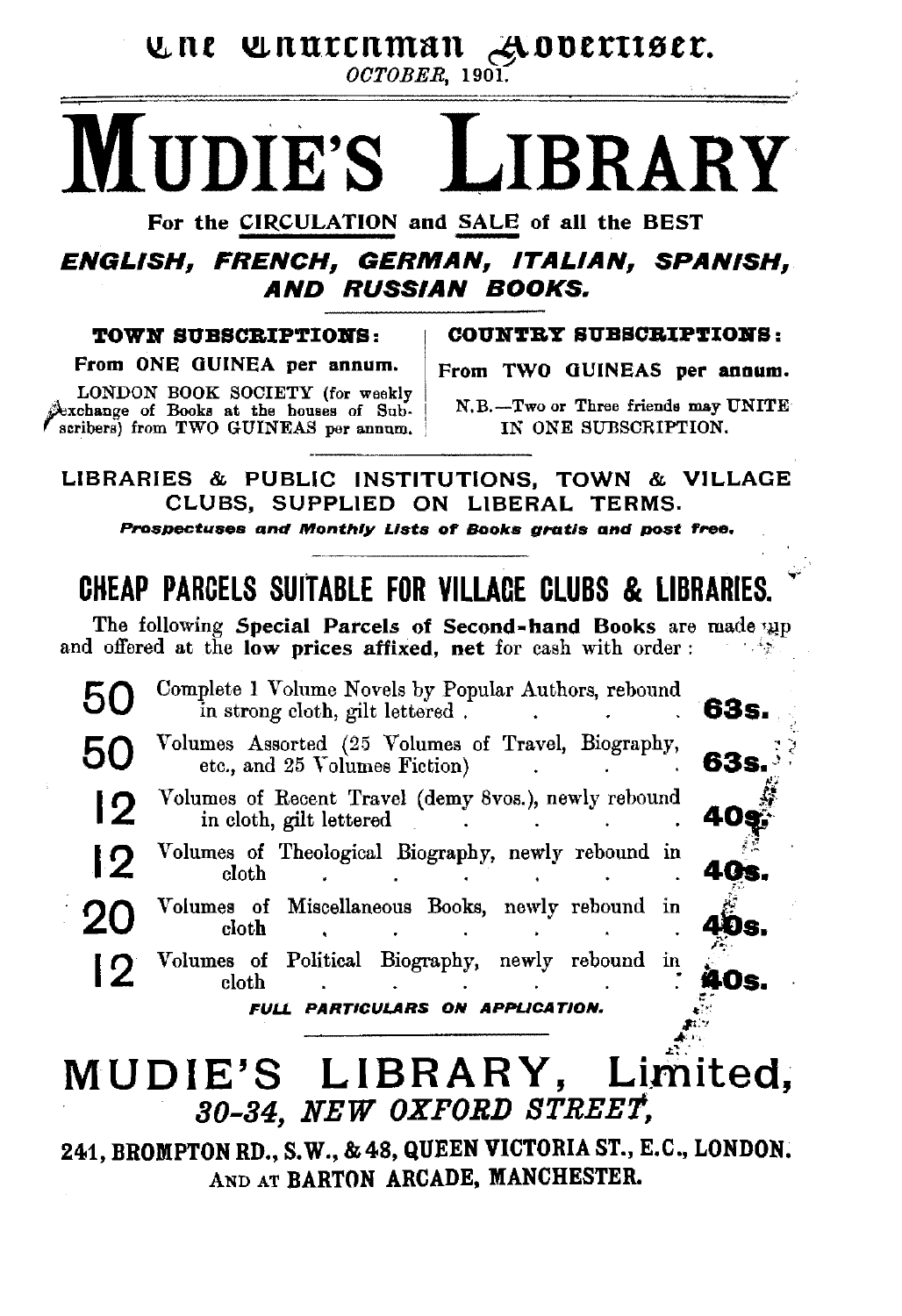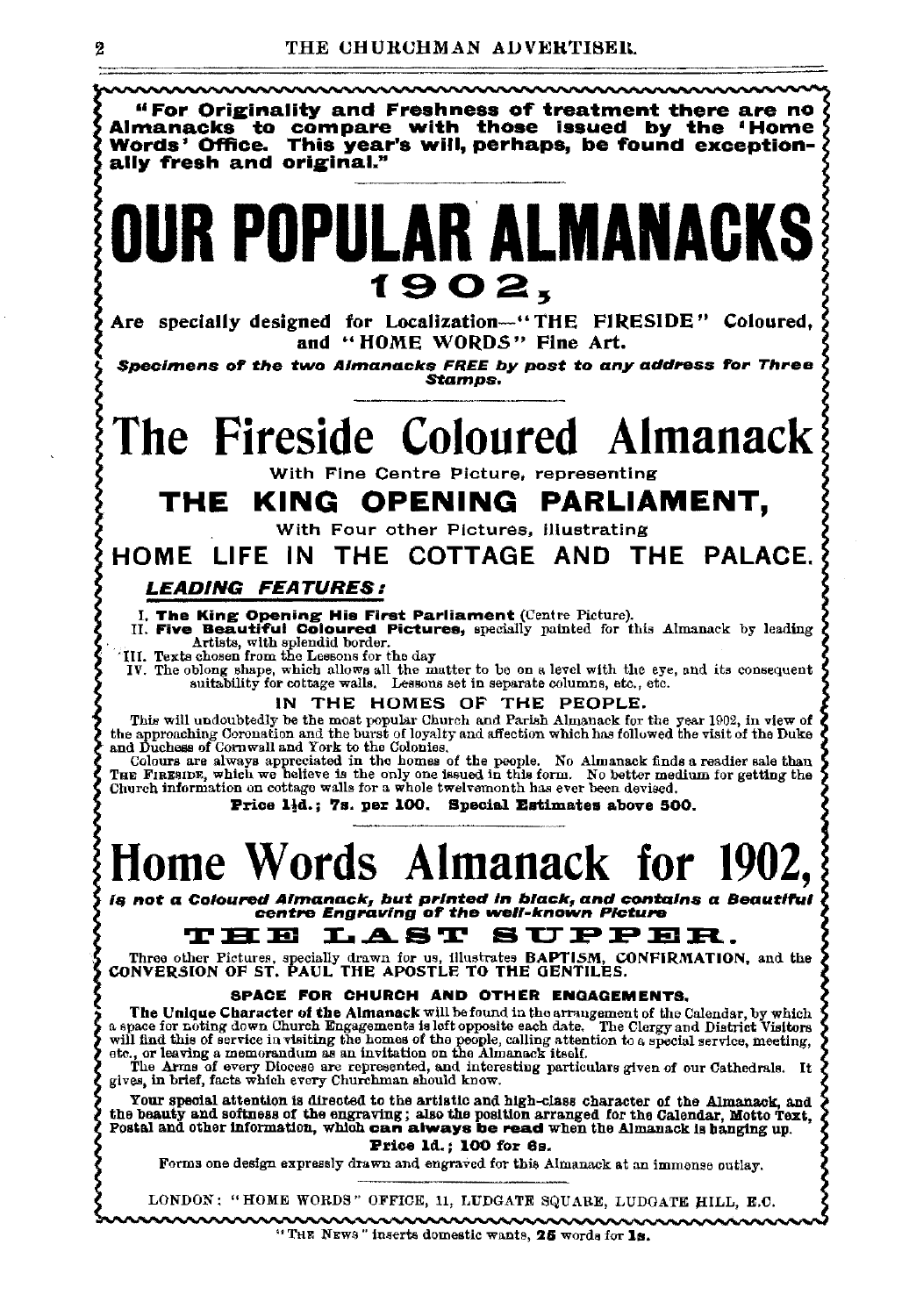# THE EXPOSITOR'S GREEK TESTAMENT.

**EDITED BY THE** 

REV. W. ROBERTSON NICOLL, M.A., LL.D.,

Editor of the " Expositor," " Expositor's Bible." etc.,

The FIRST VOLUME, of 880 pages, handsomely bound in buckram cloth, consists of:

THE GOSPELS OF ST. MATTHEW, ST. MARK, and ST. LUKE. By the Rev. Prof. A. B. BRUCE, D.D.

THE GOSTEL OF ST. JOHN. By the Rev. Prof. MAROUS DODS, D.D.<br>"The first thing that strikes one when he takes up the volume on the Gospels is the uncommon hand-<br>somences of the book. It is a joy to handle it and look into it

THE ACTS OF THE APOSTLES. By the Rev. R. J. KNOWLING, D.D., Professor of New Testament Exegesis, King's College, London.

ST. PAUL'S EPISTLE TO THE ROMANS. By the Rev. JAMES DENNY, D.D., Professor of Systematic and Pastoral Theology, Free Church College, Glasgow.

ST. PAUL'S FIRST EPISTLE TO THE CORINTHIANS. By the Rev. G. G. FINDLAY, B.A., Professor of Biblical Literature, Exegesis, and Classics, Headingley College.

The price of each volume is 28s., but for those who Subscribe Now the price for two

volumes is 30s. net.

FULL PROSPECTUS SENT FREE ON APPLICATION TO THE PUBLISHERS.

"The work is one of great merit; the text is always carefully examined, with reference both to Hellenistic and Classical Greek, and the excepts is evidently the work of thoroughly competent persons. Not less con-<br>picous i

LONDON: HODDER & STOUGHTON, 27, PATERNOSTER ROW, E.C.

#### NEW CENTURY. A PERIODICAL FOR THE

# The Commonwea

A CHRISTIAN SOCIAL MAGAZINE.

Edited by CANON HENRY SCOTT HOLLAND.

Monthly, 3d. net; post free for a year, 4s. Volumes, cloth boards, 5s. Cloth binding cases, 1s, 6d.

" Always interesting."-Spectator. "I have myself found great stimulus from 'The Commonwealth.'"-THE BISHOP OF ROCHESTER.

LONDON: WELLS GARDNER, DARTON & CO., 3, PATERNOSTER BUILDINGS, E.C., AND 44, VICTORIA STREET, S.W.

And of all Booksellers.

"A Sane Temperance Paper."

### The Temperance Critic.

AN ORGAN OF CONSTRUCTIVE REFORM.

Monthly, 2d. Post free, one year, 3s. Published on the 15th of each month. "Nothing could be better. Round this . . . all the zeal and passion of social reform should rally. CANON HENRY SCOTT HOLLAND.

> OFFICE: 63, SOUTHAMPTON ROW, RUSSELL SQUARE, LONDON, W.C. To be obtained everywhere.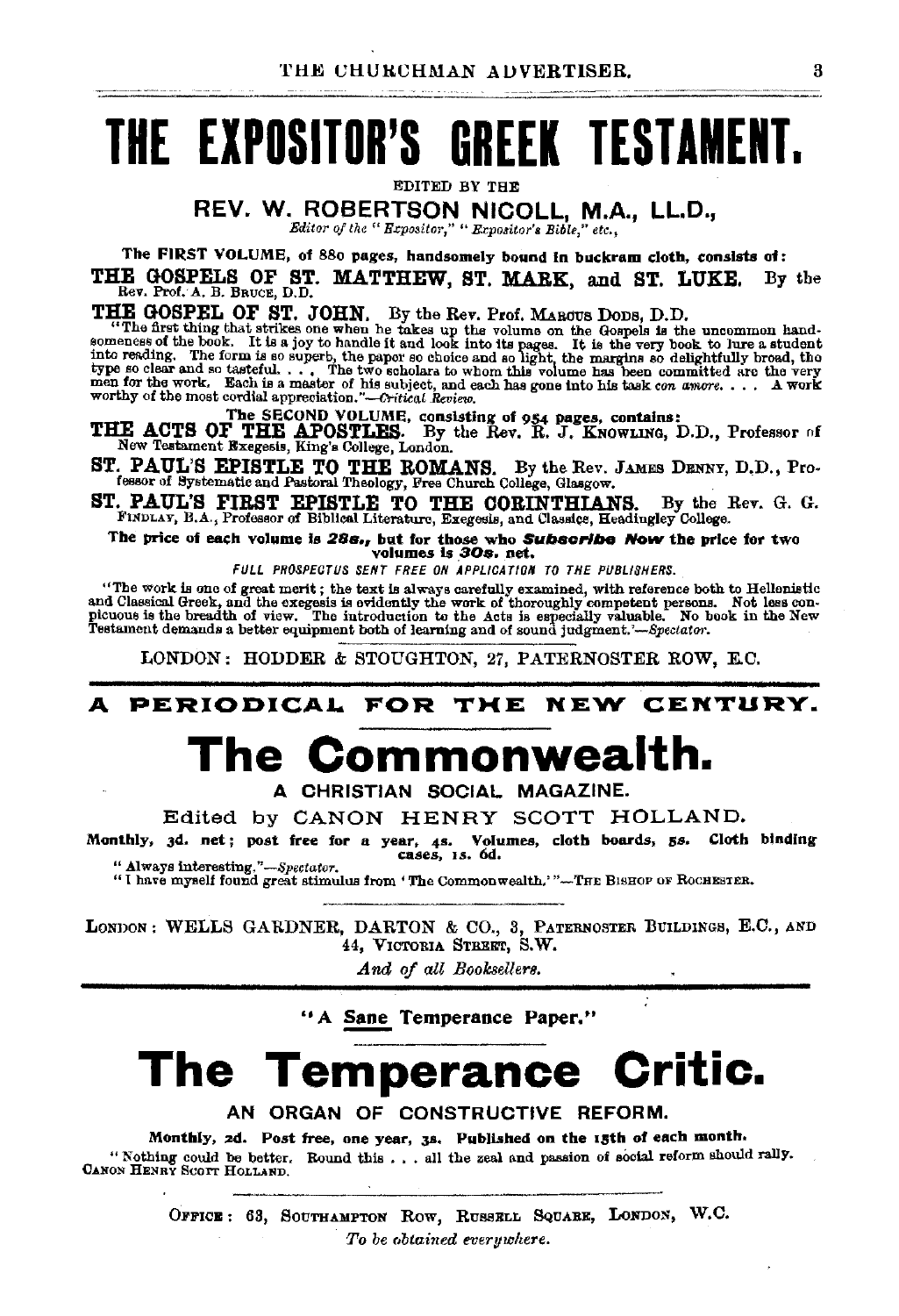# **Elliot Stock's New Publications.**

BY THE LATE LORD BISHOP OF LONDON. In foolscap Svo., tastefully printed and bound, price 5s.

# COUNSELS FOR CHURCHPEOPLE.

THE RIGHT HON. AND RIGHT REV. MANDELL CREIGHTON, D.D., The late Lord Bishop of London.

SELECTED AND ARRANGED BY J. H. BURN, B.D.<br>"It would be difficult to overestimate the value of a book like 'Counsels for Churchpeople." "It would be difficult to overestimate the value of a book like 'Counsels for Churchpeople.' Bishop Oreighton is invariably clear, sensible, and his manner of treatment is admirably united to the mental hy clear the time."

#### **UNIFORM. WITH THE ABOVE.**

Tastefully printed and bound. Price 5s., post free.

### THE LIFE OF CHRISTIAN SERVICE :

### *(I. @*ook of Devotional Choughts.

From the Writings of F. W. FARRAR, D.D., F.R.S., Dean of Canterbury. Selected and arranged by J. H. BURN, B.D.

" An exceedingly valuable work, full of the choicest gems, brilliant and penetrating. Many a dull hour can be made bright and cheerful by studying the thoughts of the venerable Dean, as depicted in the pages of

The Life of Christian Service. "-Family Churchman. **The Service of Service Containstant Containstant** "Devotional readers will find very little to dissent from in these pages. They will certainly find much from which to profit, and, it is needless to say, many brilliant passages of great eloquence and power."-News.

Tastefully printed and bound, gilt top. 5s.

### **HELPS TO FAITH AND PRACTICE:**

#### *(I. (Book of Devotional (Readings.*

From the Writings of HENRY SOOTT HOLLAND, M.A., Canon and Precentor of St. Paul's Cathedral. Selected and arranged by J. H. BURN, B.D.

"It will greatly please the admirers of the orator and preacher, and gratify his friends as a remembrance of his deeds of kindness."--Churchwoman.

"There is not a page which does not contain a helpful thought or an inspiring message."--Quiver.<br>"A very charming book of devotional readings."--Bristo! Mercuvy.<br>"A volume of reflections which will certainly prove helpful

*Gazette.* "We can recommend the book to those who have but little time for devotional reading."-Church Review.

" The book will prove very useful for short Lenten readings."-Pilot.

SECOND EDITION.-In foolscap 8vo., tastefully printed and handsomely bound, price 5a.

## **HELPS TO GODLY LIVING:**

*(A. Book of Devotional Choughts.* 

From the Writings of the Right Honourable and Most Reverend FREDERICK TEMPLE, D.D., LOBD ARCHBISHOP OF CANTERBURY. Selected and arranged, with His Grace's permission, by J. H. BURN, B.D.

"We shall be surprised if this quict little book does not do a solid amount of good on these lines. Church men will receive it with a cordial welcome,"-Guardian,<br>"The book is a distinct sid to devotional literature, the p

value."-Family Churchman. **"A good and suitable aid to meditation."--Church Family Newspaper.** 

"The work is likely to prove a helpful addition to devotionallltersture."-Aberdeen Journal. "It is a beautiful book. The best possible souvenir of Archbishop Temple." *-B:r:pository Tima.* 

ELLIOT STOCK, 62 PATERNOSTER ROW, LONDON, E.C.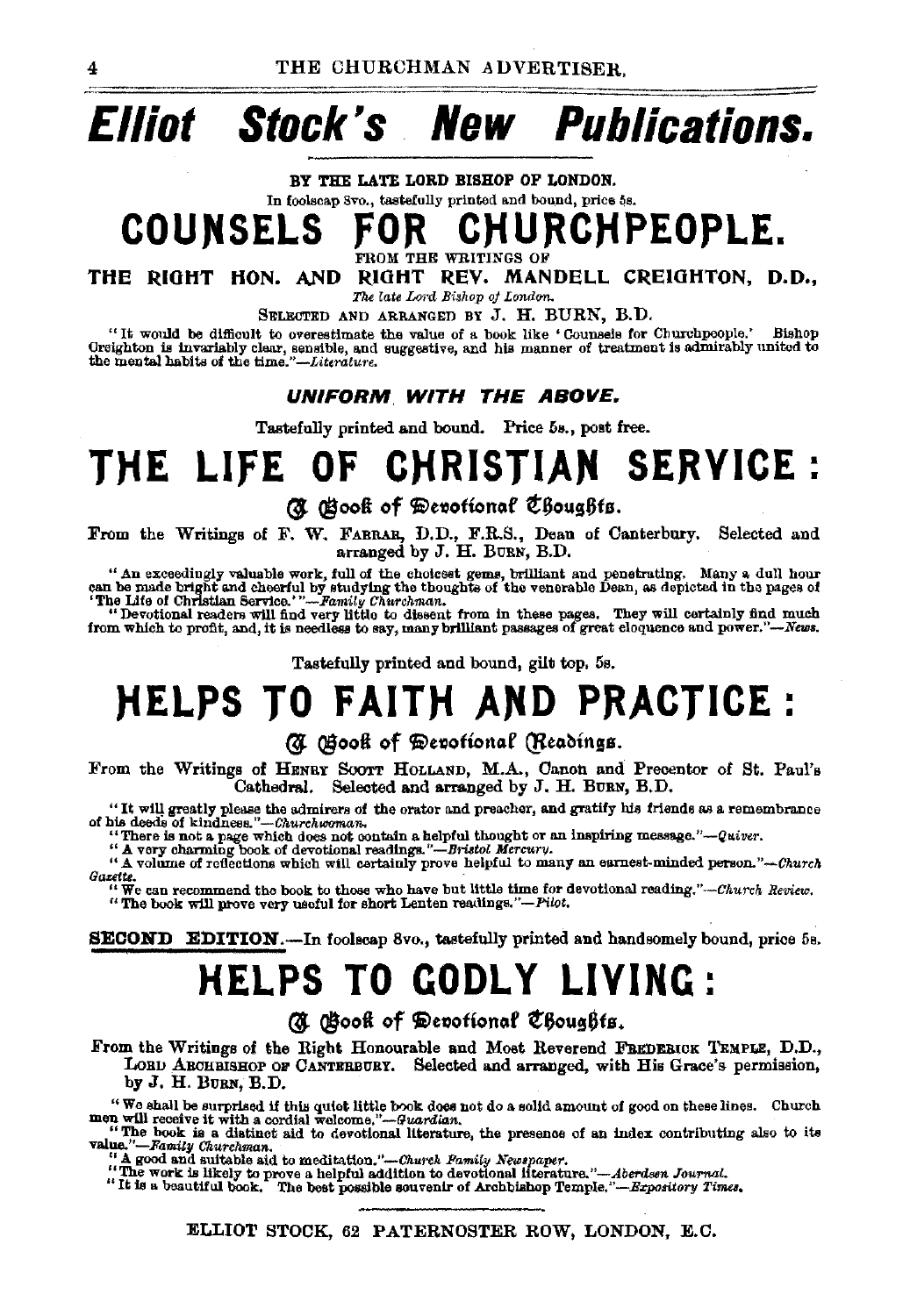# **ELLIOT STOCK'S NEW BOOKS.**

In crown Svo., cloth, price 6s.

### **A NEW TRANSLATION OF ISAIAH.** With Explanatory

Notes and a History of the Life of Isaiah. By Rev. E. FLECKER, M.A.

"The present translation is well done. The notes are concise, clear, and useful, and the life of Isaiah is full and informing."-The Life of Faith.

"A valuable contribution to Biblical knowledge, which will not only appeal to the student, but will be found helpful to all readers of the Old Testament *Scriptures,"-Newcastle Daily Chronicle*.

In crown Svo., cloth, price 2s. 6d.

### ON THE PATH OF PROGRESS; or, The National Church and a Needed Forward Movement. By HENRY LATIMER JACKSON, M.A.

" The essays are exceedingly well written. We can strongly recommend the book to thoughtful Churchmen."-Church *Famity News.* 

In crown Svo., cloth, price 3s. 6d.

### THE VICTORY THAT OVERCOMETH. By H. A. D.

"The results of study and thought which this book modestly offers are worthy of careful perusal. There is a deal that is fresh and suggestive."*-Aberdeen Free Press*.

NEW VOLUMES OF VERSE.

In crown Svo., cloth, price 2s. 6d.

A BOOK OF VERSES. By Mrs. JAMES GLENNY WILSON, N.Z., Author of "Themes and Variations," "Alice Landor," "Two Summers," etc.

In crown Svo., cloth, price 2s. 6d. net.

POEMS. By ELIZABETH M. ALFORD.

In crown Svo., cloth, price 2s. 6d.

### IN THE LAND OF MAKE-BELIEVE. By OLIVE VERTE, Author of "A Sunset Idyll, and other Poems.''

In crown Svo., cloth, price 3s. 6d. net.

COLLABORATORS. And Other Poems. By A. W. WEBSTER.

In crown Svo., cloth, price 2s. 6d.

SILVER LININGS TO THE CLOUDS OF LIFE; or, Crowns for Crosses. By WILLIAM ALFRED GIBBS.

In crown Svo., cloth, price 3s. 6d.

POEMS OF THE RACE. By MARSTON RUDLAND.

ELLIOT STOCK, 62, PATERNOSTER ROW, I.ONDON, E.C.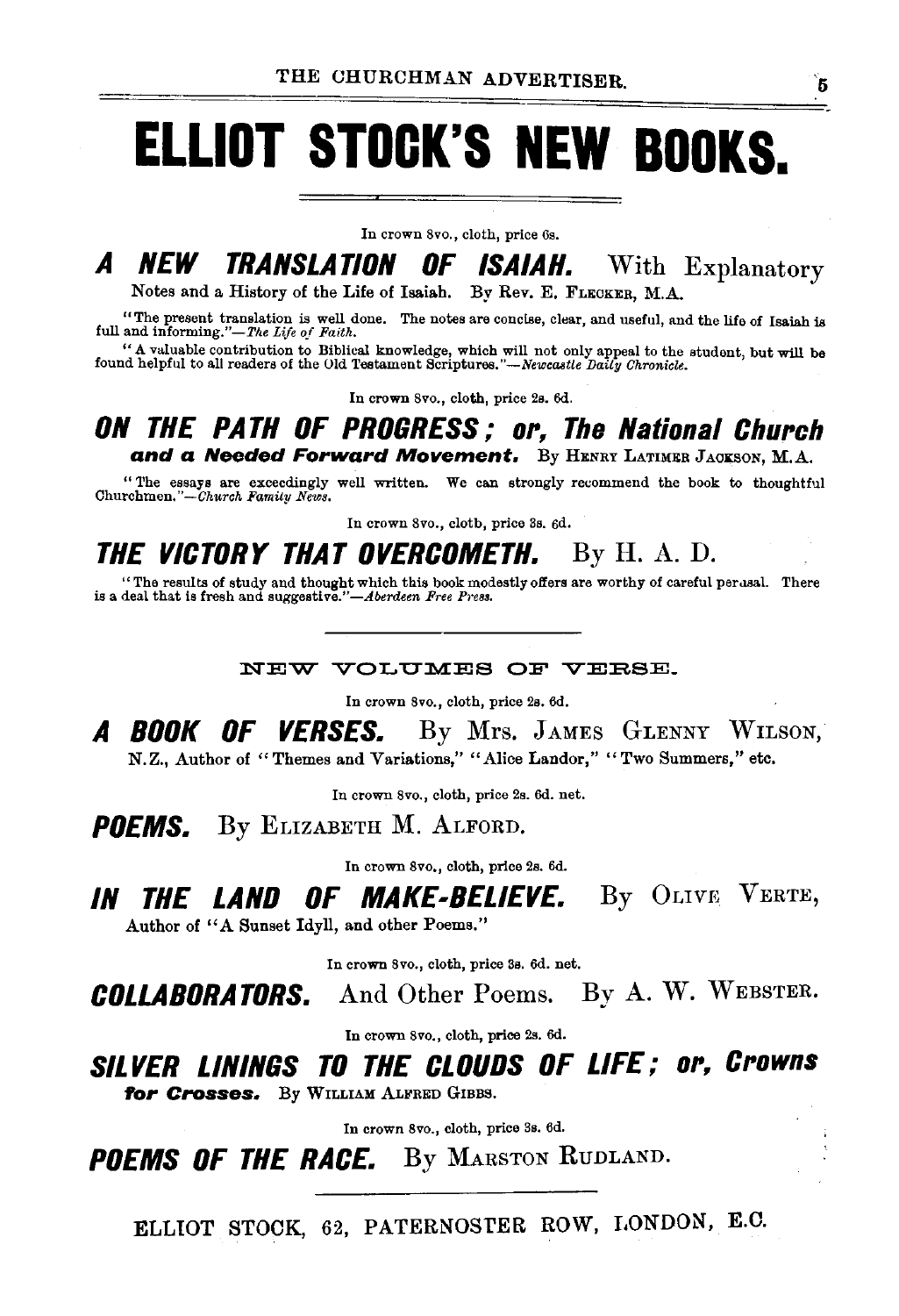Now READY. Price 2s. 6d. net.

## **EATINO THE BREAD OF LIFE.**

A Study of John vi. 30, etc., and its Relation to the Lord's Supper.

### By WERNER H. K. SOAMES, M.A.,

*Vicar of St. George's, Greenwich.* 

 $"An$  exhaustive treatise on the remarkable discourse in John vi. 30, etc. For theologians it is perfect, and ought to be widely circulated to ordination candidates and in colleges." $\overrightarrow{N}$ *ews.* 

 $''$  It is emphatically a most valuable addition to the Protestant literature on the great subject (of the Lord's Supper), and a work that should be very carefully read and assimilated." $-Rock$ .

"No studious reader can fail to follow with interest the close argument and analytical exposition."-Dundee *Advertiser*.

" The treatise evinces a spirit of deep piety and thoroughly loyal recognition of the supreme authority of the sacred Scriptures."-English Churchman.

"The book should be a perfect mine for all who desire to know the utmost that can be said in condemnation of transubstantiation or anything approaching to *it."-Elgin Oourant.* 

"A study of the meaning and bearing of the sixth chapter of St. John. It bears the mark of true scholarship-reverence for truth, patience to discover it, reserve in expressing it."-*Expository Times.* 

ELLIOT STOCK, 62, PATERNOSTER ROW, LONDON, E.C.

"Not Sunday-School Teachers only, but those in any department of teaching who may occasionally be at a loss for the wherewithal to point a moral or adorn a tale, wil find this book a *boon."-Star.* 

TWELFTB: EDITION. Handsomely printed and bound in cloth, price 5s.

TOOLS FOR TEACHERS.

Compiled and arranged by WILLIAM MOODIE.

A COLLECTION OF

Binecdotes, 3-llustrations, 1egends, etc., FOR THE USE OF PBEACHERS, TEACHERS OF

SUNDAY SCHOOLS, BIBLE CLASSES, AND BOYS' BRIGADES, AND GENEBALLY OF

ALL ENGAGED IN THE MORAL AND RELIGIOUS TRAINING OF THE YOUNG.

ELLIOT STOCK, 62, PATERNOSTER ROW, LONDON, E.C.

<sup>&</sup>quot;It will be found that the stories and extracts Illustrate moral rather than dogmatic points, and the aneodotes have, as a rule, been wisely left to point their own morals." $\sim$ Guardian.

The compiler has drawn his matter from sources which are not usually tapped for the requirements of the Sunday-school. The novely of the plan gives a freshmess to the volume that must irresistibly attract a mind that woul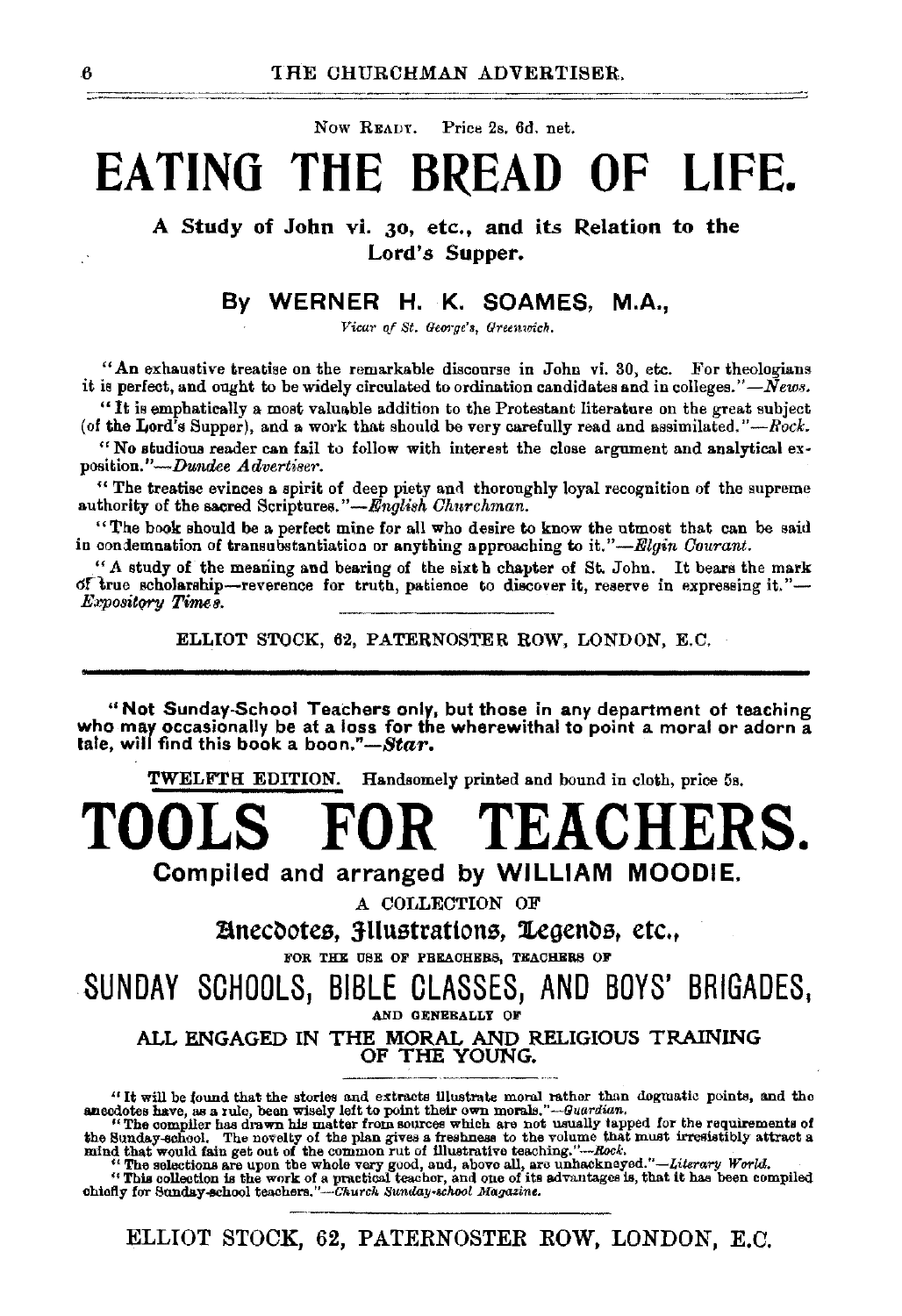### EDUCATIONAL.

### DOVER COLLEGE\_

Theadmaster: REV. W. C. COMPTON, M.A.

EXHIBITIONS (£20) for Sons of Clergy. Full Fees, £80. Recent Successes include Six Scholarships (open) at Oxford and Cambridge. Nineteen out of twenty-one passed direct, first try, into Woolwich and Sandhurst.

> Every Boy has a separate Bedroom. SEPARATE JUNIOR SCHOOL FOR BOYS UNDER THIRTEEN.

### WORCESTER CATHEDRAL KING'S SCHOOL.

Head Master: Rev. W. H. CHAPPEL, M.A.,

Formerly Scholar of Worcester College, Oxford, and lately Assistant and House Master at Marlborough College.

First-Grade Endowed School. Public School Education at moderate cost. Twenty King's Scholars<br>receive Tuition Free. Election annually in November. Valuable Exhibitions at the Universities. Spacious<br>modern Boarding Hous

For Prospectus and Honour List apply, THE HEAD MASTER, SCHOOL HOUSE, WORCESTER.

### DAVENTRY GRAMMAR SCHOOL.

"Founded A.D. 16oo.

**PUBLIC SCHOOL EDUCATION at moderate cost. Resident staff of University Graduates in Honours.**<br>Entrance scholarships. Special terms for sons of clergy and medical men. Sound Church teaching.<br>Healthy situation, 300 feet abo Fives' Court. Experienced Matron.

Entrance Scholarship for Sons of Clergy naturally reducing Fees.

For Prospectus apply: REV. H. JOHNSON, *Head Master*.

## WARWICK SCHOOL. HEAD MASTER: Rev. R. PERCIVAL BROWN, M.A., LATE SCHOLAR OF TRINITY COLLEGE, CAMBRIDGE.

#### Fees. £80.

THE School was chartered by Edward the Confessor. Buildings entirely modern on beautiful and healthy country site. Chapel, Gymnasium, Sanatorium, Workshop, Fives' Court, Bicycle House, etc. Excellent boarding-houses for ov

## THE FERNS, 133, GREEN LANES, N.<br>
(Near Highbury New Park, London.)

MRS. WATKINS (successor to the MISSES BIRCHALL) receives a limited number of RESIDENT PUPILS Large Staff of highly-qualified Teachers. Home comforts and loving care, combined with a high-class education, based upon Evangelical Christian principles. Eminent Professors attend for Languages, Elocution, and diention, and the complishments, etc. Preparation for all Examinations. Large Garden for Tennis and other Game

SPECIAL ARRANGEMENT FOR ENTIRE CHARGE OF PUPILS FROM ABROAD.

#### NOW READY. CHEAP AND EIGHTH EDITION.

In demy 12mo., tastefully printed and bound, Is. 6d. post free.

### (and their Fathers) on Morals, Mind, and Manners. By "AN OLD BOY."

" The advice is simply excellent. It is practical, minute, and although high-toned, not too stringent." *-Literary* IV *orld.* 

"The teaching is high-principled, liberal-minded, and drawn from practical experience."-Christian World. "An admirable little volume, full of sound sense and wise suggestions, plenty of sympathy, with whole- some liberty."-Daily *News.* 

ELLIOT STOCK, 62, PATERNOSTER ROW, LONDON, E.C.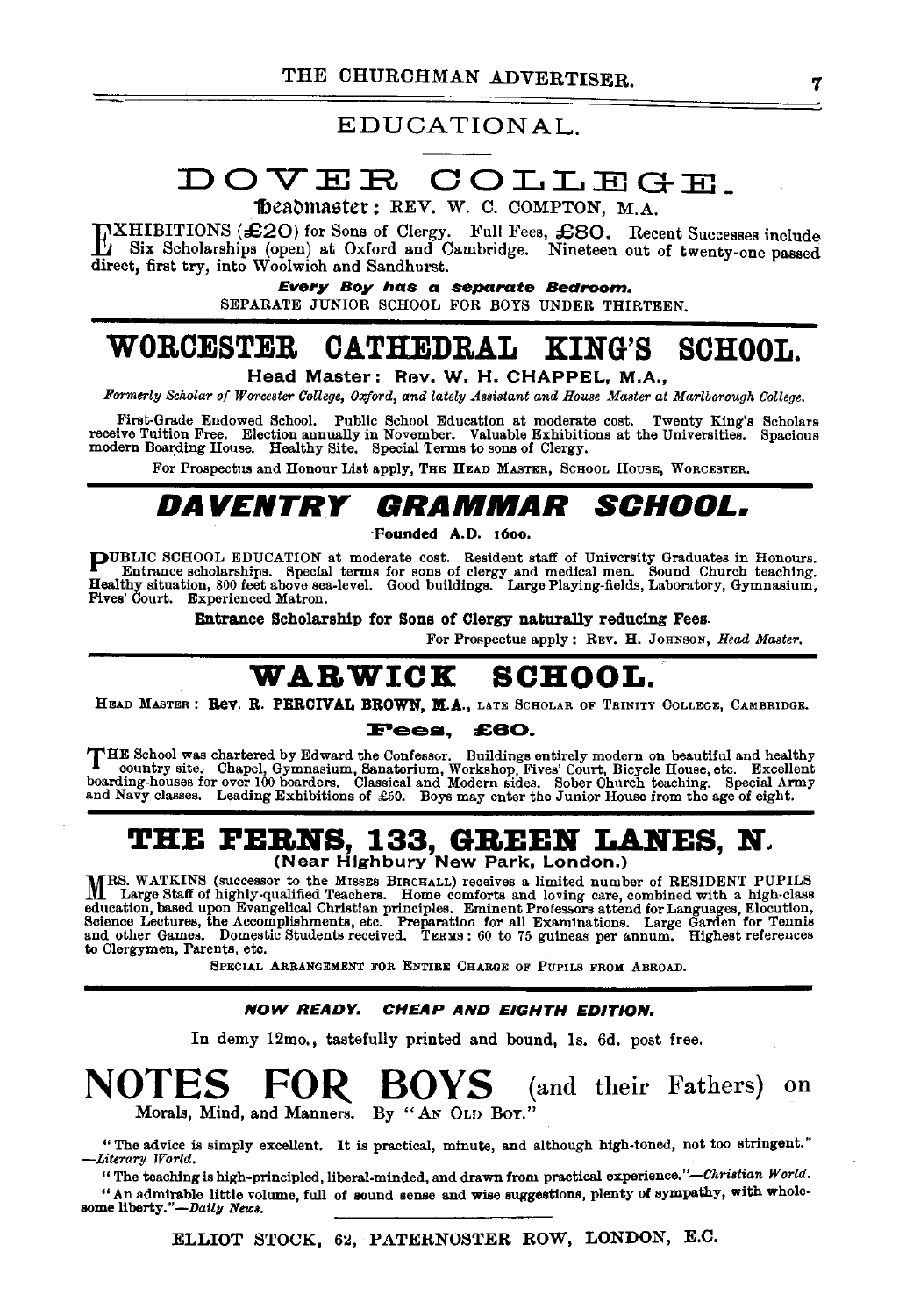# The *M*ational Protestant Church Union.

To Promote the Principles of the Reformation as set forth in the Prayer Book and Articles of the Church of England.

President-W. D. CRUDDAS, Esq. Chairman-The Rev. Prebendary H. W. WEBB-PEPLOE, M.A. Treasurer-T. VICTOR BUXTON, Esq., J.P. General Secretary-Sir C. ROBERT LIGHTON.

The Committee EARNESTLY APPEAL for the INCREASED SUPPORT of 1,000 NEW MEMBERS to enable them to extend the publication and lecture work of the Society. Full particulars of the Society's objects and operations and terms of membership can be obtained on application to the Secretary,

### OFFICES OF THE UNION, 324, REGENT STREET, LONDON, W.

### PAROCHIAL MISSIONS TO THE JEWS AT HOME AND ABROAD.

**Honorary Secretaries:** 

The REV. CANON SIR JAMES E. PHILIPPS, BART., WARMINSTER. The VEN. ARCHDEACON SUTTON, PEVENSEY, HASTINGS. Organizing Secretary: The REV. W. O. E. OESTERLEY.

OFFICE: A. C. S. OFFICE, 39, VICTORIA STREET, WESTMINSTER, S.W.

This Society is worked strictly on the parochial system of the Church. Duly qualified men are sent as curates, under the incumbents, to parishes in London and other big towns, where large numbers of Jews congregate.

All information gladly given on application to the Organizing Secretary.

NEW VOLUME OF SERMONS BY THE DEAN OF ELY.

In crown 8vo., cloth, with a portrait of the Dean, price 6s.

### PRO PATRIA.

Sermons on Special Occasions in England and America.

By CHARLES WILLIAM STUBBS, D.D., Dean of Ely.

"This book deserves to be widely read and pondered over, and to form the model for many more sermons than it is likely to do."--Churchwoman.<br>"An interesting volume. The sermons are robust and liberal in tone, and deal wit

of living interest."-Glasgow Herald.

"The volume altogether is fresh and stimulating reading, and may be recommended to both those who do and who do not accept Dr. Stubbs' advanced social teachings."

Sheffield Independent.

ELLIOT STOCK, 62, PATERNOSTER ROW, LONDON, E.C.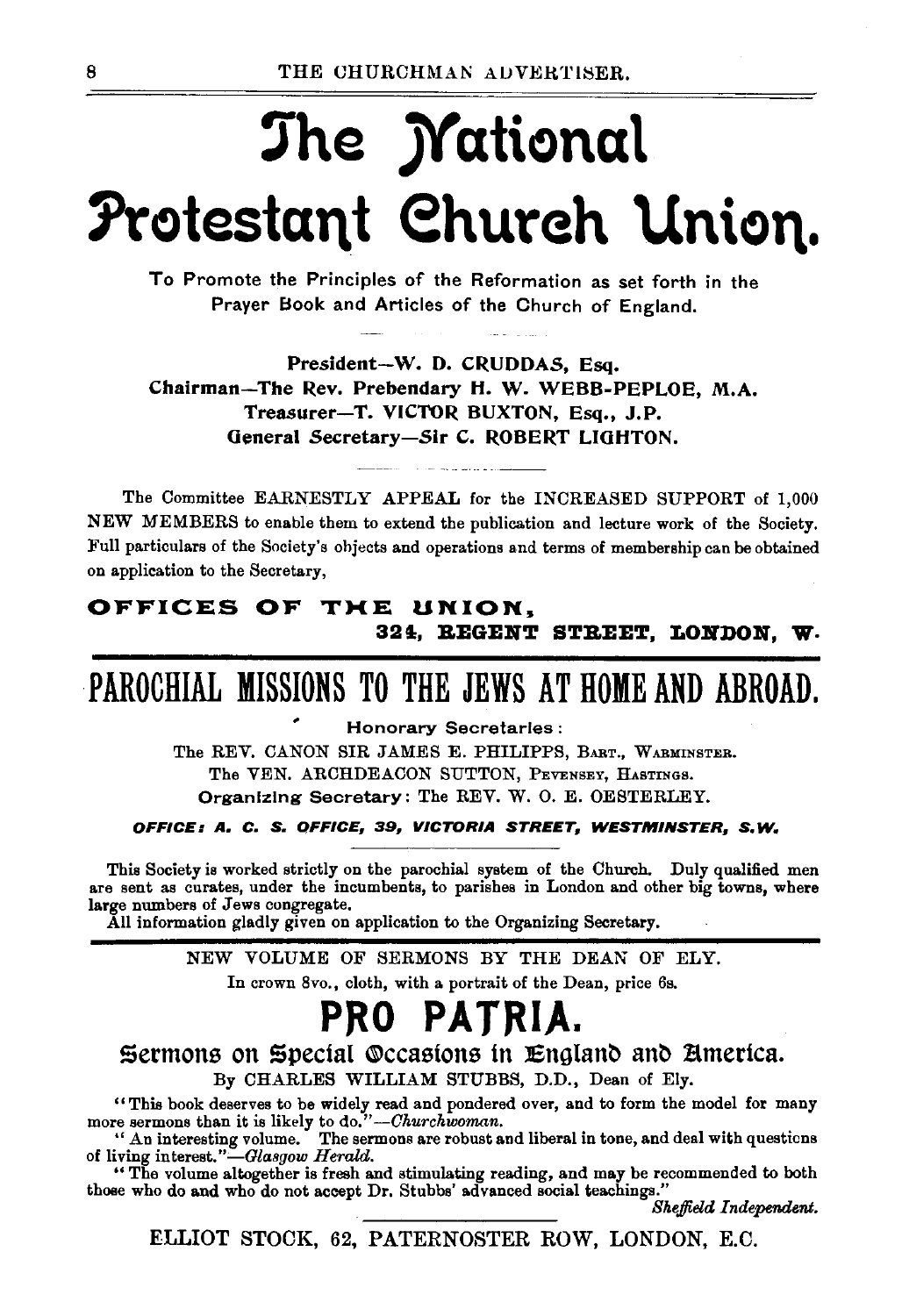The Rev. Prebendary W. H. PEPLOE writes: "Very heartily do I commend the EVANGELICAL ALLIANCE to the Christian public. It binds together the Christians of different denominations with a bond of brotherly love and good will towards all men, which is most essential in these days of division; and where brethren have been suffering for Christ's sake in different parts of the world, it has done a remarkable work in calling attention to their wrongs, and in moving the arm of authority in different lands to stay the persecutions and give liberty to the sufferers. I earnestly commend the ALLIANCE to the attention of Christians in the hope that they will support it LIBERALLY with their gifts and prayers."

**The Rev. Prof. H. G. C. MOULE** writes: "It is a pleasure to send to the ALLIANOR a cordial message of 'good luck in the name of the Lord.' May the noble wish of the ALLIANOR be carried on with more power and with richer results than ever! May our Master use it more than ever to draw His servants together across their minor and temporary demarcations, and may He employ their union of life, of witness, of influence, and of combined prayer, for His holy ends! I thank Him for the existence of a work so truly according to the tenor of His own High-priestly Prayer for unity in the Father and the Son."

PLEASE WRITE TO THE SECRETARY, 7, ADAM STREET, STRAND, W.C.



A further £10,000, or 200,000 shillings, still urgently needed to give relief to hundreds of aged, destitute,<br>and afflicted victims of the great "Liberator" fraud, who were taught and trained in habits of temperance and thrift by their trusted leaders, only to find themselves suddenly robbed of their life savings, and driven to face the dreaded workhouse, in spite of all their praiseworthy endeavours to make some provision for their old age. Ninoty per cent. of these sufferers are members of some section of the Christian Church.

"Bear ye one another's burdens, and so fulfil the Law of Christ."

There are 3.014 cases on the Books of the Fund, of whom 1.548 are Widows or Spinsters. 824 are over 70 years of age, 233 are over 80 years of age, 1,486 are over 60 years of age. Deaths through the disaster over 400. THE BITTER CRY FOR HELP

is still coming to the Committee from sufferers who have bravely borne with their difficulties, till sickness or

great destitution has compelled them to apply. £10,000 required for new and urgent cases.<br>Cheques and P.O.'s should be made payable to the "Liberator" Relief Fund, crossed "The London City and

Midland Bank," and sent to the Secretary, Rev. J. STOCKWELL WATTS, 16, Farringdon Street, London, E.C.

### PROTESTANT REFORMATION SOCIET

The OLDEST Church Society for the Maintenance of the Religious Principles of the Reformation The ONLY Mission to Roman Catholics in England.

(Established 1827.)

**MISSIONARY. EDUCATIONAL. EVANGELISTIC.** 

Resident Missionaries to Roman and Ritualistic Centres.

Sermons and Lectures by the Rev. C. H. H. WRIGHT, D. D., M.A., Ph.D., Clerical and General Superintendent.<br>Educational Lantern Lectures on Church History by the Organizing Secretary, WALTER A. LIMBRICK. Cheap effective literature dealing with subjects of present importance.

Donations, Subscriptions, or requests for Lectures or Sermons should be addressed to the Secretary.

WALTER A. LIMBRICK, Secretary, 62, Berners Street, London, W.

**THE PROTESTANT ALLIANCE** m

Which has for its object the UNION OF ALL PROTESTANTS in maintaining the Scriptural Principles of

#### **NLY Society** 'ne

Having an ILLUSTRATED Protestant Monthly Paper, poet free to Members. A copy of the current issue will be sent GRATIS on application.

Contributions in support of the general work of the Protestant Alliance will be thankfully received by S. W. BRETT, SECRETARY, 430, STRAND, LONDON W.C.

### THE EAST END MISSION TO THE JEWS.

Funds urgently needed towards the MEDICAL MISSION, the GENERAL WORK. The CHARITY WORK, to alleviate the sufferings of the sick and distressed. 5,000 sick were treated at the Mission last year. Many confessed Christ.

Secretary : D. OPPENHEIM, 119, LEMAN STREET, E. Bankers: LONDON & WESTMINSTER BANK.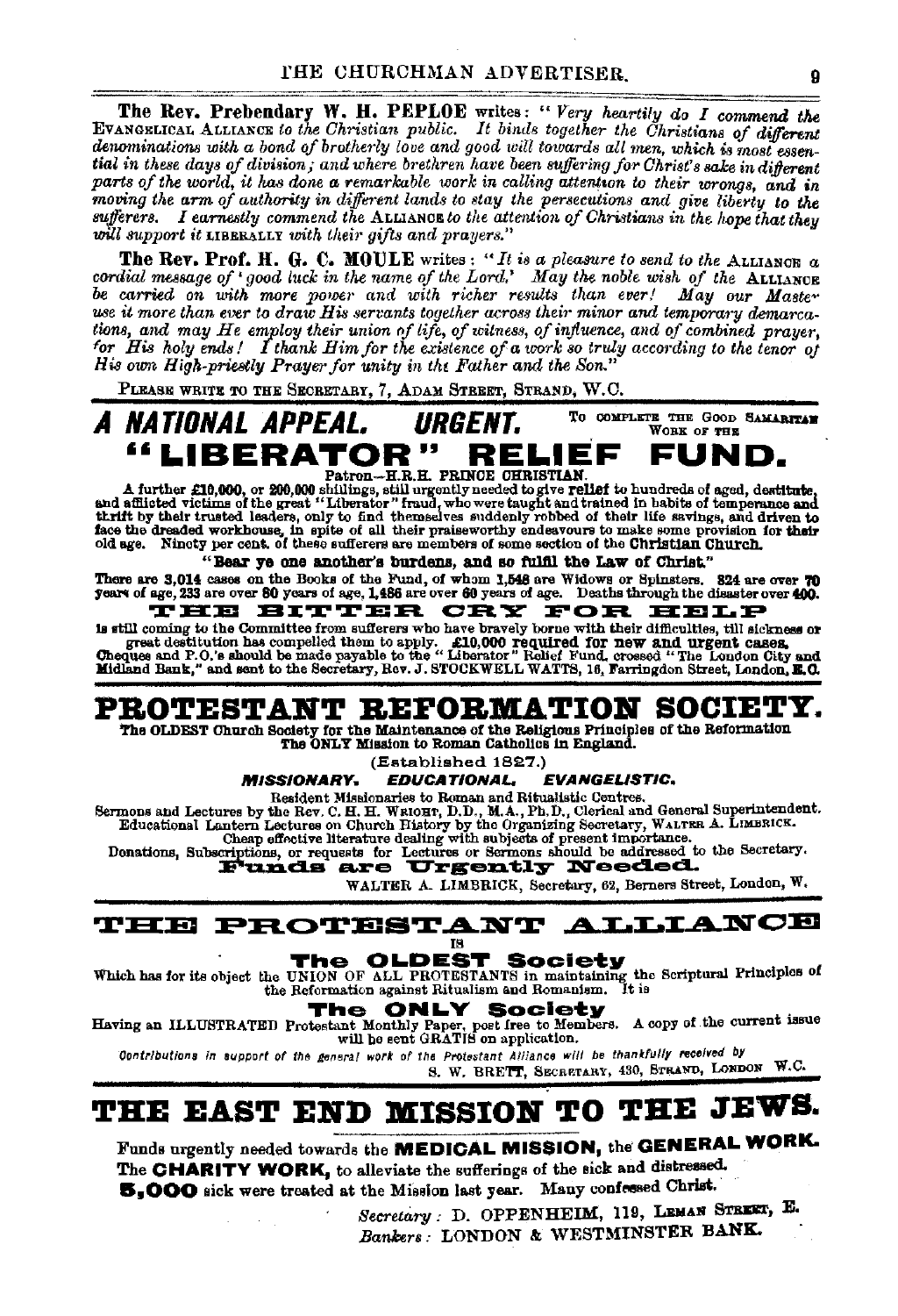

**RPHAN WORKING** SCHOOL. Founded 1758. 5.500 Children (of both sexes) have been Trained. 500 are now being Maintained and Educated.

Patron: HER MAJESTY THE OUEEN.

Children are received from Infancy<br>to il years of age, and are retained until i4 or 15.

Funds urgently needed.

Senior School: HAVERSTOCK HILL, MAITLAND PARK, N.W. Junior School: ALEXANDRA ORPHANAGE, HORNEEY RISE, N. Convalescent Home: HAROLD ROAD, MARGATE.

PLEASE HELP THE FATHERLESS CHILDREN.

Treasurer: HORACE BROOKS MARSHALL, Esq., M.A., J.P., D.L.<br>Bankers: LONDON JOINT STOCK BANK, Ltd., Princes St., E.C.<br>Secretary: ALEXANDER GRANT.

Offices: 73, Cheapside, London, E.C.

# SOCIETY FOR RELIEF OF PERSECUTED JEWS.

**FAILURE** of the **SPRING RAINS** has caused acute distress and illness among the poor Jews at Jerusalem. We are giving Water and Food to some hundreds, and employing seventy men at Abraham's Vineyard.

**FUNDS GREATLY NEEDED** for Employment and for Relief till

rain comes next October.

Hon, Treasurer: F. A. BEVAN, 54, LOMBARD STREET, E.C.

Secretary: E. A. FINN, 41, PARLIAMENT STREET, S.W.

### ECCLESIASTICAL INSURANCE OFFICE, LITTLE INSURANCE. GLASS INSURANCE. BURGLARY INSURANCE. LIM.

ECCLESIASTICAL INSURANCE.<br>
FIRE INSURANCE. GLASS INSURANCE.<br>
FIRE INSURANCE. GLASS INSURANCE.<br>
The Surplus Profits are devoted to Institutions, etc., for the benefit of the Clergy and of Church objects.<br>
Already a sum of £

"This is a scrious attempt made in good faith to help the Clergy to help themselves, and to husband the existing resources of the Church."-Guardian.

INSTITUTION. **CLERGY PENSIONS** FOUNDED 1886. INCORPORATED 1892.

Joint Presidents.-The ARCHBISHOP OF CANTERBURY. consequently consequently consequently. The ARCEBISHOP OF YORK,<br>The distinguishing characteristic of the scheme of the Institution may be consistly stated in the three words,<br>"Self-halp aided." (Clergymen who wish to secur The ARCHBISHOP OF YORK. The distinguishing characteristic of the scheme of the institution may be concesely stated in the tarted widel,<br>
"Self-help by making payments in purchase of Benefits ; while Homodyson their<br>
familles, exercise self-help b

### THE MISSIONS TO SEAMEN. Patron: HIS MAJESTY THE KING.



Vice-Patrons: H.R.H. THE DUKE OF CORNWALL AND YORK, K.G.

Тне гола Ансивияноре. THE BISHOPS, etc.<br>Labours afloat and

ashore, at home and abroad, among seamen of all classes and nations, fishermen, barge-men, and emigrants. Seventy-three harbours

are occupied. Expenditure in 1900, £49,166, harbours<br>
Increased Contributions and Offertories, urgently needed, should be forwarded to the Secretary,<br>
gently needed, should be forwarded to the Secretary,<br>
Strand, London, W

### THE LONDON & SUBURBAN BANK, Ltd.,

22, Henrietta Street, Covent Garden, W.C.

The Bank opens Current Accounts upon approved introductions.

Interest at  $2\frac{1}{2}$  per cent. allowed on minimum monthly balances when not drawn below £20.

Dividends, Coupons, etc., collected free of charge.<br>Approved Bills Discounted.<br>The Purchase or Sale of Securities undertaken.

The Purchase or Saie of Scourities understaten.<br>Moneys received on Deposit at from 3 to 44 per cent.<br>Every consideration given to the encouragement of<br>thrift, both by the acceptance of small sums on<br>Deposit, and by affordi moneys.

> ALFRED B. HARDING. Managing Director.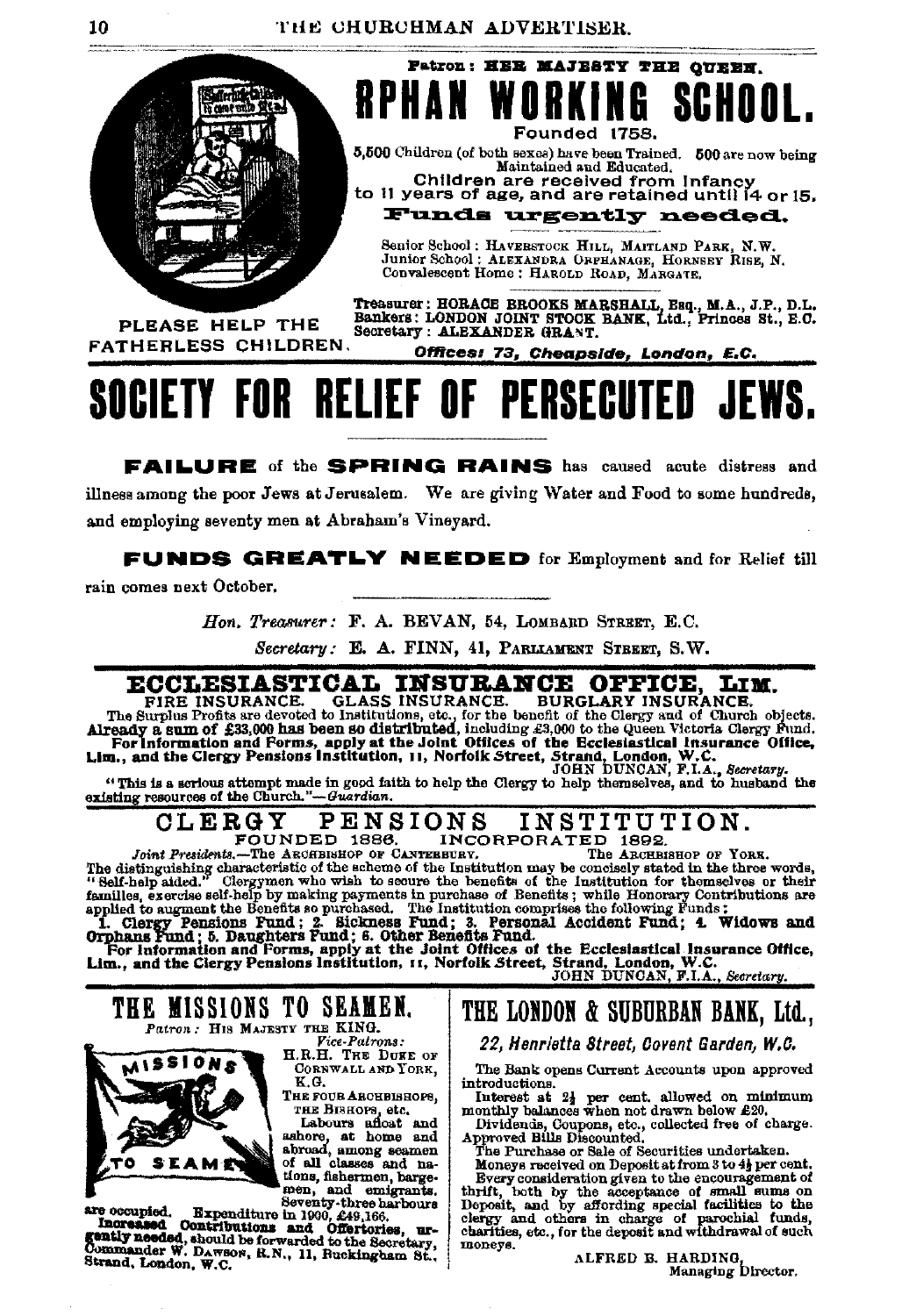### THE NILE.

COOK'S Modern and splendidly equipped STEAMERS leave CAIRO for LUXOR, and THE SECOND CATARACT, regularly during the Egyptian Tourist Season – NOVEMBER to MARCH—affording opportunities to visit all the temples, monuments, a

FREQUENT SAILINGS. MODERATE FARES.

COMBINED BOOKINGS by Egyptian and Soudan Railways and Cook's steamers at special Rates to ALL POINTS in UPPER EGYPT and to KHARTOUM.

 $N_{\text{size, ON HIRE}}$  furnished STEAMERS and STEEL DAHABEAHS, of various sizes, ON HIRE for private parties.

For detailed infurmation see special Programme, with Maps and Plans, on application to

THOS. COOK & SON, LUDGATE CIRCUS, LONDON, or any Branch Office or Agency.

### **BOOKS PURCHASED**

*In response to many applications from persons in dijferent parts of the country,* MR. ELLIOT STOCK *has arranged to Purchase Libraries and Cases of Books from those who wish to dispose of them. On receipt of a list of the Books for Disposal, an estimate of their value will be forwarded, and the agreed amount will be paid in cash, or given in new books, as may be desired. All applications for the Sale of Books should be made to-*

ELLIOT STOCK, 62, Paternoster Row, London, E.C.



ESTABLISHED 1851.



SOUTHAMPTON BUILDINGS, CHANCERY LANE, LONDON, W.C.

**CURRENT ACCOUNTS.** DEPOSIT ACCOUNTS.<br>on the minimum monthly balances,  $\bullet$  of  $\bullet$   $\bullet$   $\bullet$   $\bullet$  on Deposits, repayable on  $\%$  on the minimum monthly balances, **2**  $\%$  **2**  $\frac{1}{2}$   $\%$  on Deposits, repayable on **2**<sup>1</sup>/<sub>2</sub>  $\%$ 

#### STOCKS AND SHARES.

Stocks and Shares purchased and sold for customers.

The BIRKBECK ALMANAOK, with full particulars, post free.

FRANCIS RAVENSCROFT, Manager.

**fLLOWHY'S 1 CURE INDIGESTION, LOSS OF APPETITE, DIZZINESS, BILIOUS and SICK HEADACHE, &c.** 

They Purify the Blood, Strengthen the System, and are the Safest and most Reliable Medicine for Female Ailments.

Manufactured only .t 78, NEW OXFORD STREET, LONDON; sold by all Chemists and Medicine Vendors.